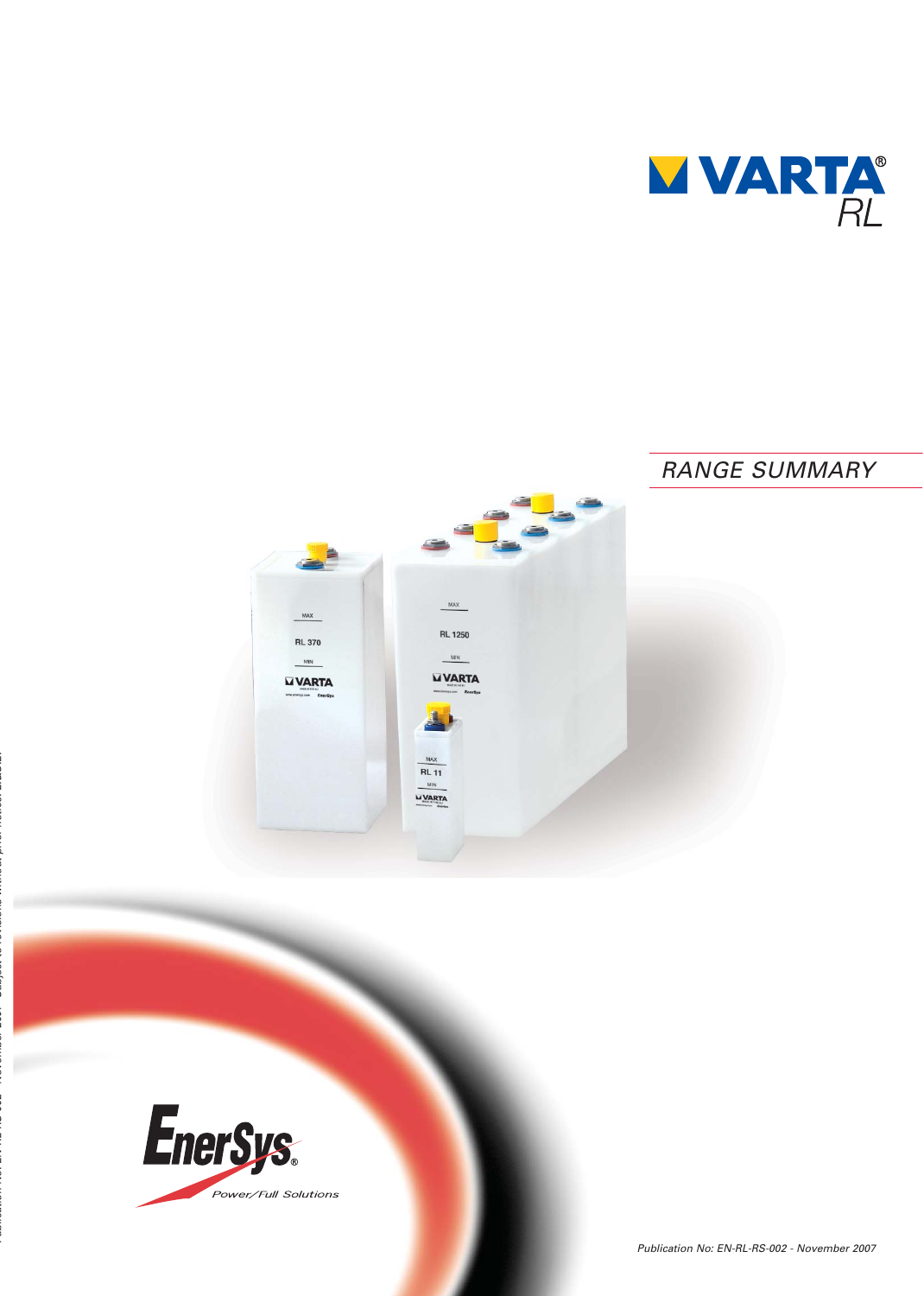## **Introduction to . . . The VARTA RL Range**

# **VARTA®**

**VARTA® pocket plate NiCd cells are suitable for industrial applications requiring proven reliability and the highest safety integrity. The RL range is optimised for applications covering discharges of 1 hour to 100 hours or more.**

Typical RL battery applications include emergency lighting, railway, telecommunications, photovoltaic, marine and alarm systems.

With over 100 years of experience in the design and manufacture of NiCd batteries, supported by an ethos of continuous improvement and technical development, EnerSys® offers a worldleading range of solutions to suit varying applications.

Cost effectiveness, safety and durability make the VARTA RL range NiCd battery one of the most reliable and powerful systems on the market.

#### **Features & Benefits**

- Capacity Range: 11Ah 1700Ah
- Recommended discharge time: 1 hr to 100 hr
- Excellent resistance against electrical and mechanical stress
- No risks of terminal decomposition or sudden death due to the plate construction
- Proven long service life: 20 years in stationary cycling operations
- Operational temperature: 40°C to + 50°C

# **General Specifications**

**as per Without Total Type\* IEC60623 Length Width Height Height\* electrolyte weight Terminal cl. 1.3.3. mm in mm in mm in mm in kg lbs kg lbs Capacity (Ah) Nominal Dimensions Weight RL 11** 11 46 1.8 85 3.3 237 9.3 257 10.1 0.75 1.7 1.30 2.9 M10 M **RL 18** 18 46 1.8 85 3.3 237 9.3 257 10.1 0.92 2.0 1.41 3.1 M10 M **RL 24** 24 46 1.8 85 3.3 237 9.3 257 10.1 1.12 2.5 1.51 3.3 M10 M **RL 30** 30 46 1.8 85 3.3 237 9.3 257 10.1 1.27 2.8 1.64 3.6 M10 M **RL 40** 40 85 3.3 85 3.3 237 9.3 257 10.1 1.80 4.0 2.68 5.9 M10 M **RL 45** 45 85 3.3 85 3.3 237 9.3 257 10.1 1.92 4.2 2.80 6.2 M10 M **RL 55** 55 85 3.3 85 3.3 237 9.3 257 10.1 2.05 4.5 2.82 6.2 M10 M **RL 65** 65 85 3.3 85 3.3 237 9.3 257 10.1 2.30 5.1 2.97 6.5 M10 M **RL 80** 80 69 2.7 134 5.3 364 14.3 394 15.5 3.37 7.4 5.32 11.7 M16 M **RL 100** 100 69 2.7 134 5.3 364 14.3 394 15.5 3.78 8.3 5.61 12.4 M16 M **RL 120** 120 69 2.7 134 5.3 364 14.3 394 15.5 3.96 8.7 5.74 12.7 M16 M **RL 140** 140 69 2.7 134 5.3 364 14.3 394 15.5 4.47 9.9 6.07 13.4 M16 M **RL 150** 150 70 2.8 164 6.6 364 14.3 394 15.5 4.90 10.8 7.10 15.7 M16 M **RL 160** 160 108 4.3 164 6.6 364 14.3 394 15.5 5.70 12.6 9.80 21.6 M16 M **RL 185** 185 108 4.3 164 6.6 364 14.3 394 15.5 6.33 14.0 9.99 22.0 M16 M **RL 200** 200 108 4.3 164 6.6 364 14.3 394 15.5 6.69 14.7 10.35 22.8 M16 M **RL 230** 230 108 4.3 164 6.6 364 14.3 394 15.5 7.50 16.5 10.80 23.8 M16 M **RL 270** 270 108 4.3 164 6.6 364 14.3 394 15.5 8.32 18.3 11.26 24.8 M16 M **RL 300** 300 108 4.3 164 6.6 364 14.3 394 15.5 9.14 20.1 11.72 25.8 M16 M **RL 340** 340 158 6.2 164 6.6 364 14.3 392 15.5 11.40 25.1 16.60 36.6 M10 F **RL 370** 370 158 6.2 164 6.6 364 14.3 392 15.5 12.20 26.9 17.10 37.7 M10 F **RL 400** 400 158 6.2 164 6.6 364 14.3 392 15.5 13.00 28.7 17.70 39.0 M10 F **RL 435** 435 158 6.2 164 6.6 364 14.3 392 15.5 13.80 30.4 18.20 40.1 M10 F **RL 470** 470 158 6.2 164 6.6 364 14.3 392 15.5 14.60 32.2 18.80 41.4 M10 F **RL 520** 520 176 6.9 246 9.7 382 15.0 408 16.1 18.30 40.3 26.70 58.9 M10 F **RL 560** 560 176 6.9 246 9.7 382 15.0 408 16.1 18.80 41.4 27.20 60.0 M10 F **RL 625** 625 176 6.9 246 9.7 382 15.0 408 16.1 20.40 45.0 28.30 62.4 M10 F **RL 650** 650 176 6.9 368 14.5 382 15.0 421 16.6 23.70 52.2 37.00 81.6 M10 F **RL 740** 740 176 6.9 368 14.5 382 15.0 421 16.6 25.90 57.1 38.60 85.1 M10 F **RL 800** 800 176 6.9 368 14.5 382 15.0 421 16.6 26.50 58.4 38.70 85.3 M10 F **RL 840** 840 176 6.9 368 14.5 382 15.0 421 16.6 28.10 61.9 40.60 89.5 M10 F **RL 910** 910 176 6.9 368 14.5 382 15.0 421 16.6 30.54 67.3 43.99 97.0 M10 F **RL 1000** 1000 176 6.9 448 17.6 382 15.0 421 16.6 39.30 86.6 52.50 115.7 M10 F **RL 1040** 1040 176 6.9 448 17.6 382 15.0 421 16.6 40.50 89.3 55.20 121.7 M10 F **RL 1120** 1120 176 6.9 448 17.6 382 15.0 421 16.6 41.50 91.5 56.20 123.9 M10 F **RL 1250** 1250 176 6.9 558 22.0 382 15.0 421 16.6 42.50 93.7 62.00 136.7 M10 F **RL 1350** 1350 176 6.9 558 22.0 382 15.0 421 16.6 44.88 98.9 64.90 143.1 M10 F **RL 1400** 1400 176 6.9 558 22.0 382 15.0 421 16.6 46.50 102.5 67.30 148.4 M10 F **RL 1500** 1500 176 6.9 558 22.0 382 15.0 421 16.6 48.90 107.8 66.40 146.4 M10 F **RL 1620** 1620 176 6.9 558 22.0 382 15.0 421 16.6 52.16 115.0 70.80 156.1 M10 F **RL 1700** 1700 176 6.9 558 22.0 382 15.0 421 16.6 55.50 122.4 75.30 166.0 M10 F

\* Includes height over terminals

#### **Battery Layout**







- Short term temperature fluctuations from - 50 °C to + 70 °C can be tolerated
- Long storage life
- Robust construction hard-wearing and insensitive to faults in maintenance
- Generous electrolyte reserve long maintenance interval
- Translucent plastic cases for visible electrolyte level
- Conforms to IEC60623/KL...P

**2**

www.enersys-emea.com Publication No: EN-RL-RS-002 - November 2007

▲□△

⊕

ම

-0

-@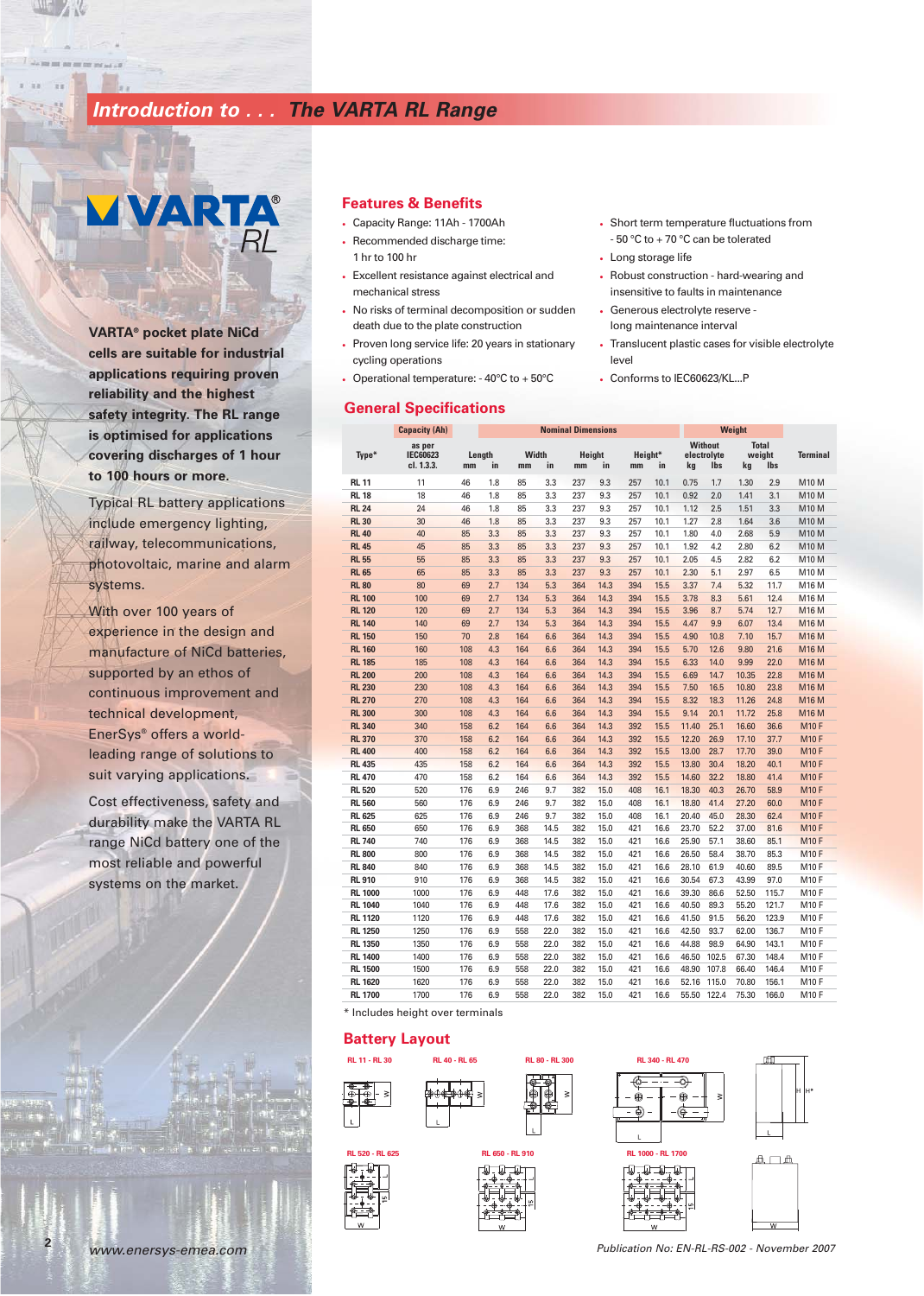

## Current (Amps) to 1.15V @ 20°C (68°F)

|               | <b>Minutes</b> | <b>Hours</b> |                |        |        |        |        |                |        |        |        |
|---------------|----------------|--------------|----------------|--------|--------|--------|--------|----------------|--------|--------|--------|
| <b>Type</b>   | 30             | $\mathbf{1}$ | $\overline{2}$ | 3      | 4      | 5      | 6      | $\overline{1}$ | 8      | 9      | 10     |
| <b>RL 11</b>  | 5.95           | 4.93         | 3.45           | 2.66   | 2.29   | 2.05   | 1.78   | 1.54           | 1.36   | 1.22   | 1.10   |
| <b>RL 18</b>  | 9.78           | 8.07         | 5.64           | 4.35   | 3.75   | 3.36   | 2.91   | 2.57           | 2.25   | 2.00   | 1.80   |
| <b>RL 24</b>  | 13.04          | 10.76        | 7.52           | 5.80   | 5.00   | 4.48   | 3.88   | 3.42           | 3.00   | 2.66   | 2.40   |
| <b>RL 30</b>  | 16.30          | 13.45        | 9.40           | 7.25   | 6.25   | 5.60   | 4.85   | 4.28           | 3.75   | 3.33   | 3.00   |
| <b>RL 40</b>  | 20.00          | 17.20        | 12.90          | 9.80   | 8.40   | 7.40   | 6.30   | 5.50           | 4.80   | 4.30   | 3.90   |
| <b>RL 45</b>  | 22.50          | 19.40        | 14.60          | 11.00  | 9.40   | 8.30   | 7.10   | 6.10           | 5.40   | 4.80   | 4.40   |
| <b>RL 55</b>  | 27.50          | 23.70        | 17.80          | 13.50  | 11.50  | 10.20  | 8.70   | 7.50           | 6.60   | 5.90   | 5.30   |
| <b>RL 65</b>  | 32.50          | 28.00        | 21.00          | 16.00  | 13.60  | 12.00  | 10.30  | 8.90           | 7.80   | 7.00   | 6.30   |
| <b>RL 80</b>  | 38.40          | 33.60        | 25.80          | 20.30  | 16.80  | 14.20  | 12.00  | 10.40          | 9.40   | 8.40   | 7.50   |
| <b>RL 100</b> | 48.00          | 42.00        | 32.30          | 25.40  | 21.00  | 17.70  | 15.00  | 13.00          | 11.70  | 10.50  | 9.40   |
| <b>RL 120</b> | 57.60          | 50.40        | 38.80          | 30.50  | 25.20  | 21.20  | 18.00  | 15.60          | 14.00  | 12.60  | 11.30  |
| <b>RL 140</b> | 67.20          | 58.80        | 45.20          | 35.60  | 29.40  | 24.80  | 21.00  | 18.20          | 16.40  | 14.70  | 13.20  |
| <b>RL 150</b> | 69.95          | 61.10        | 47.50          | 37.70  | 31.35  | 26.60  | 22.65  | 19.60          | 17.45  | 15.60  | 14.05  |
| <b>RL 160</b> | 72.70          | 63.40        | 49.80          | 39.80  | 33.30  | 28.40  | 24.30  | 21.00          | 18.50  | 16.50  | 14.90  |
| <b>RL 185</b> | 73.70          | 64.30        | 52.60          | 43.60  | 37.30  | 32.60  | 28.50  | 25.00          | 21.70  | 18.80  | 16.70  |
| <b>RL 200</b> | 79.70          | 69.50        | 56.80          | 47.20  | 40.30  | 35.20  | 30.80  | 26.70          | 23.30  | 20.80  | 18.70  |
| <b>RL 230</b> | 91.60          | 80.00        | 65.30          | 54.30  | 46.40  | 40.50  | 35.40  | 30.70          | 26.80  | 23.90  | 21.50  |
| <b>RL 270</b> | 107.60         | 93.90        | 76.70          | 63.70  | 54.40  | 47.60  | 41.60  | 36.00          | 31.50  | 28.00  | 25.20  |
| <b>RL 300</b> | 119.50         | 104.30       | 85.20          | 70.80  | 60.50  | 52.90  | 46.20  | 40.00          | 34.90  | 31.10  | 28.00  |
| <b>RL 340</b> | 141.00         | 118.00       | 94.00          | 80.00  | 69.00  | 60.00  | 50.30  | 43.50          | 38.30  | 34.30  | 31.10  |
| <b>RL 370</b> | 154.00         | 128.00       | 102.00         | 87.00  | 75.00  | 65.00  | 54.80  | 47.30          | 41.70  | 37.30  | 33.90  |
| <b>RL 400</b> | 166.00         | 139.00       | 111.00         | 94.00  | 81.00  | 71.00  | 59.20  | 51.10          | 45.10  | 40.30  | 36.30  |
| <b>RL 435</b> | 180.00         | 151.00       | 120.00         | 103.00 | 88.00  | 77.00  | 64.40  | 55.60          | 49.10  | 43.90  | 39.80  |
| <b>RL 470</b> | 195.00         | 163.00       | 130.00         | 111.00 | 95.00  | 83.00  | 69.60  | 60.10          | 53.00  | 47.40  | 43.00  |
| <b>RL 520</b> | 215.00         | 180.00       | 143.00         | 122.00 | 105.00 | 91.00  | 76.00  | 66.00          | 58.00  | 52.00  | 47.00  |
| <b>RL 560</b> | 232.00         | 194.00       | 154.00         | 131.00 | 113.00 | 98.00  | 82.00  | 71.00          | 62.00  | 56.00  | 51.00  |
| <b>RL 625</b> | 258.00         | 216.00       | 172.00         | 147.00 | 126.00 | 109.00 | 91.00  | 79.00          | 70.00  | 63.00  | 56.00  |
| <b>RL 650</b> | 269.00         | 225.00       | 179.00         | 153.00 | 131.00 | 114.00 | 95.00  | 83.00          | 73.00  | 65.00  | 59.00  |
| <b>RL 740</b> | 306.00         | 256.00       | 204.00         | 174.00 | 149.00 | 130.00 | 108.00 | 94.00          | 83.00  | 74.00  | 67.00  |
| <b>RL 800</b> | 331.00         | 277.00       | 221.00         | 188.00 | 161.00 | 141.00 | 117.00 | 102.00         | 90.00  | 80.00  | 72.00  |
| <b>RL 840</b> | 347.00         | 291.00       | 231.00         | 197.00 | 170.00 | 147.00 | 123.00 | 107.00         | 94.00  | 84.00  | 76.00  |
| <b>RL 910</b> | 376.00         | 315.00       | 250.00         | 213.00 | 184.00 | 159.00 | 133.00 | 116.00         | 102.00 | 91.00  | 82.00  |
| <b>RL1000</b> | 415.00         | 347.00       | 277.00         | 235.00 | 202.00 | 177.00 | 147.00 | 127.00         | 112.00 | 100.00 | 90.00  |
| RL1040        | 432.00         | 361.00       | 288.00         | 244.00 | 210.00 | 184.00 | 153.00 | 132.00         | 116.00 | 104.00 | 94.00  |
| <b>RL1120</b> | 465.00         | 389.00       | 310.00         | 263.00 | 226.00 | 198.00 | 165.00 | 142.00         | 125.00 | 112.00 | 101.00 |
| RL1250        | 519.00         | 434.00       | 346.00         | 294.00 | 253.00 | 221.00 | 184.00 | 159.00         | 140.00 | 125.00 | 113.00 |
| RL1350        | 561.00         | 469.00       | 374.00         | 318.00 | 273.00 | 239.00 | 199.00 | 172.00         | 151.00 | 135.00 | 122.00 |
| RL1400        | 581.00         | 486.00       | 388.00         | 329.00 | 283.00 | 248.00 | 206.00 | 178.00         | 157.00 | 140.00 | 127.00 |
| <b>RL1500</b> | 623.00         | 521.00       | 416.00         | 353.00 | 303.00 | 266.00 | 221.00 | 191.00         | 168.00 | 150.00 | 135.00 |
| RL1620        | 673.00         | 563.00       | 449.00         | 381.00 | 327.00 | 287.00 | 239.00 | 206.00         | 181.00 | 162.00 | 146.00 |
| <b>RL1700</b> | 706.00         | 590.00       | 471.00         | 400.00 | 343.00 | 301.00 | 250.00 | 216.00         | 190.00 | 170.00 | 153.00 |

## Current (Amps) to 1.10V @ 20°C (68°F)

|               | <b>Minutes</b> | <b>Hours</b> |                |        |        |        |        |                |        |        |        |
|---------------|----------------|--------------|----------------|--------|--------|--------|--------|----------------|--------|--------|--------|
| <b>Type</b>   | 30             | $\mathbf{1}$ | $\overline{2}$ | 3      | 4      | 5      | 6      | $\overline{1}$ | 8      | 9      | 10     |
| <b>RL 11</b>  | 7.46           | 6.22         | 4.25           | 3.10   | 2.42   | 2.15   | 1.82   | 1.60           | 1.41   | 1.25   | 1.13   |
| <b>RL 18</b>  | 12.21          | 10.17        | 6.96           | 5.07   | 3.96   | 3.51   | 2.97   | 2.63           | 2.30   | 2.05   | 1.84   |
| <b>RL 24</b>  | 16.28          | 13.56        | 9.28           | 6.76   | 5.28   | 4.68   | 3.96   | 3.51           | 3.07   | 2.73   | 2.46   |
| <b>RL 30</b>  | 20.35          | 16.95        | 11.60          | 8.45   | 6.60   | 5.85   | 4.95   | 4.39           | 3.84   | 3.41   | 3.07   |
| <b>RL 40</b>  | 26.10          | 21.50        | 15.70          | 11.70  | 9.20   | 7.70   | 6.50   | 5.60           | 4.90   | 4.40   | 3.90   |
| <b>RL 45</b>  | 29.50          | 24.20        | 17.70          | 13.20  | 10.30  | 8.60   | 7.30   | 6.40           | 5.60   | 4.90   | 4.40   |
| <b>RL 55</b>  | 36.00          | 29.60        | 21.60          | 16.10  | 12.60  | 10.60  | 8.90   | 7.80           | 6.80   | 6.00   | 5.40   |
| <b>RL 65</b>  | 42.50          | 35.00        | 25.50          | 19.00  | 14.90  | 12.50  | 10.50  | 9.10           | 8.00   | 7.10   | 6.40   |
| <b>RL 80</b>  | 49.20          | 41.60        | 31.40          | 24.40  | 19.20  | 15.60  | 13.20  | 11.30          | 9.90   | 8.80   | 8.00   |
| <b>RL 100</b> | 61.50          | 52.00        | 39.20          | 30.50  | 24.00  | 19.50  | 16.50  | 14.10          | 12.30  | 11.00  | 10.00  |
| <b>RL 120</b> | 73.80          | 62.40        | 47.00          | 36.60  | 28.80  | 23.40  | 19.40  | 17.00          | 14.80  | 13.20  | 12.00  |
| <b>RL 140</b> | 86.10          | 72.80        | 54.90          | 42.70  | 33.60  | 27.30  | 23.10  | 19.80          | 17.30  | 15.40  | 14.00  |
| <b>RL 150</b> | 89.50          | 75.65        | 57.65          | 45.35  | 35.85  | 29.10  | 24.70  | 21.25          | 18.60  | 16.55  | 15.00  |
| <b>RL 160</b> | 92.90          | 78.50        | 60.40          | 48.00  | 38.10  | 30.90  | 26.30  | 22.70          | 19.90  | 17.70  | 16.00  |
| <b>RL 185</b> | 94.30          | 79.60        | 64.20          | 53.00  | 42.90  | 34.70  | 30.10  | 26.40          | 23.10  | 20.60  | 18.50  |
| <b>RL 200</b> | 101.90         | 86.00        | 69.40          | 57.30  | 46.30  | 37.50  | 32.60  | 28.60          | 25.00  | 22.20  | 20.00  |
| <b>RL 230</b> | 117.20         | 98.90        | 79.80          | 65.90  | 53.30  | 43.10  | 37.50  | 32.90          | 28.80  | 25.60  | 23.00  |
| <b>RL 270</b> | 137.60         | 116.10       | 93.70          | 77.40  | 62.60  | 50.60  | 44.00  | 38.60          | 33.80  | 30.00  | 27.00  |
| <b>RL 300</b> | 152.80         | 129.00       | 104.10         | 86.00  | 69.50  | 56.20  | 48.80  | 42.80          | 37.50  | 33.30  | 30.00  |
| <b>RL 340</b> | 188.00         | 163.00       | 120.00         | 95.00  | 80.00  | 67.00  | 55.80  | 48.10          | 42.40  | 37.90  | 34.30  |
| <b>RL 370</b> | 204.00         | 177.00       | 131.00         | 103.00 | 87.00  | 72.00  | 60.70  | 52.40          | 46.10  | 41.30  | 37.30  |
| <b>RL 400</b> | 221.00         | 191.00       | 141.00         | 111.00 | 94.00  | 78.00  | 65.60  | 56.60          | 49.90  | 44.60  | 40.30  |
| <b>RL 435</b> | 240.00         | 208.00       | 154.00         | 121.00 | 102.00 | 85.00  | 71.40  | 61.50          | 54.20  | 48.50  | 43.90  |
| <b>RL 470</b> | 260.00         | 225.00       | 166.00         | 131.00 | 110.00 | 92.00  | 77.10  | 66.50          | 58.60  | 52.40  | 47.40  |
| <b>RL 520</b> | 287.00         | 248.00       | 183.00         | 144.00 | 121.00 | 101.00 | 85.00  | 73.00          | 64.00  | 57.00  | 52.00  |
| <b>RL 560</b> | 309.00         | 267.00       | 197.00         | 155.00 | 130.00 | 109.00 | 92.00  | 79.00          | 69.00  | 61.00  | 56.00  |
| <b>RL 625</b> | 345.00         | 298.00       | 220.00         | 173.00 | 145.00 | 121.00 | 102.00 | 88.00          | 77.00  | 69.00  | 63.00  |
| <b>RL 650</b> | 359.00         | 310.00       | 229.00         | 180.00 | 151.00 | 126.00 | 106.00 | 91.00          | 80.00  | 71.00  | 65.00  |
| <b>RL 740</b> | 408.00         | 353.00       | 260.00         | 205.00 | 172.00 | 144.00 | 121.00 | 104.00         | 91.00  | 81.00  | 74.00  |
| <b>RL 800</b> | 441.00         | 382.00       | 281.00         | 222.00 | 186.00 | 156.00 | 131.00 | 112.00         | 98.00  | 88.00  | 80.00  |
| <b>RL 840</b> | 464.00         | 401.00       | 296.00         | 233.00 | 195.00 | 163.00 | 137.00 | 118.00         | 103.00 | 92.00  | 84.00  |
| <b>RL 910</b> | 503.00         | 434.00       | 321.00         | 252.00 | 211.00 | 177.00 | 148.00 | 128.00         | 112.00 | 100.00 | 91.00  |
| <b>RL1000</b> | 552.00         | 477.00       | 352.00         | 277.00 | 235.00 | 195.00 | 162.00 | 140.00         | 122.00 | 110.00 | 100.00 |
| RL1040        | 574.00         | 496.00       | 366.00         | 288.00 | 244.00 | 203.00 | 168.00 | 146.00         | 127.00 | 114.00 | 104.00 |
| <b>RL1120</b> | 618.00         | 534.00       | 394.00         | 310.00 | 263.00 | 218.00 | 181.00 | 157.00         | 137.00 | 123.00 | 112.00 |
| <b>RL1250</b> | 690.00         | 596.00       | 440.00         | 346.00 | 294.00 | 244.00 | 203.00 | 175.00         | 153.00 | 138.00 | 125.00 |
| RL1350        | 745.00         | 644.00       | 475.00         | 374.00 | 318.00 | 264.00 | 219.00 | 189.00         | 165.00 | 149.00 | 135.00 |
| <b>RL1400</b> | 773.00         | 668.00       | 493.00         | 388.00 | 329.00 | 273.00 | 227.00 | 196.00         | 171.00 | 155.00 | 140.00 |
| <b>RL1500</b> | 828.00         | 716.00       | 528.00         | 416.00 | 353.00 | 293.00 | 243.00 | 210.00         | 183.00 | 165.00 | 150.00 |
| RL1620        | 894.00         | 773.00       | 570.00         | 449.00 | 381.00 | 316.00 | 262.00 | 227.00         | 198.00 | 178.00 | 162.00 |
| <b>RL1700</b> | 938.00         | 811.00       | 598.00         | 471.00 | 400.00 | 332.00 | 275.00 | 238.00         | 207.00 | 187.00 | 170.00 |

**3**